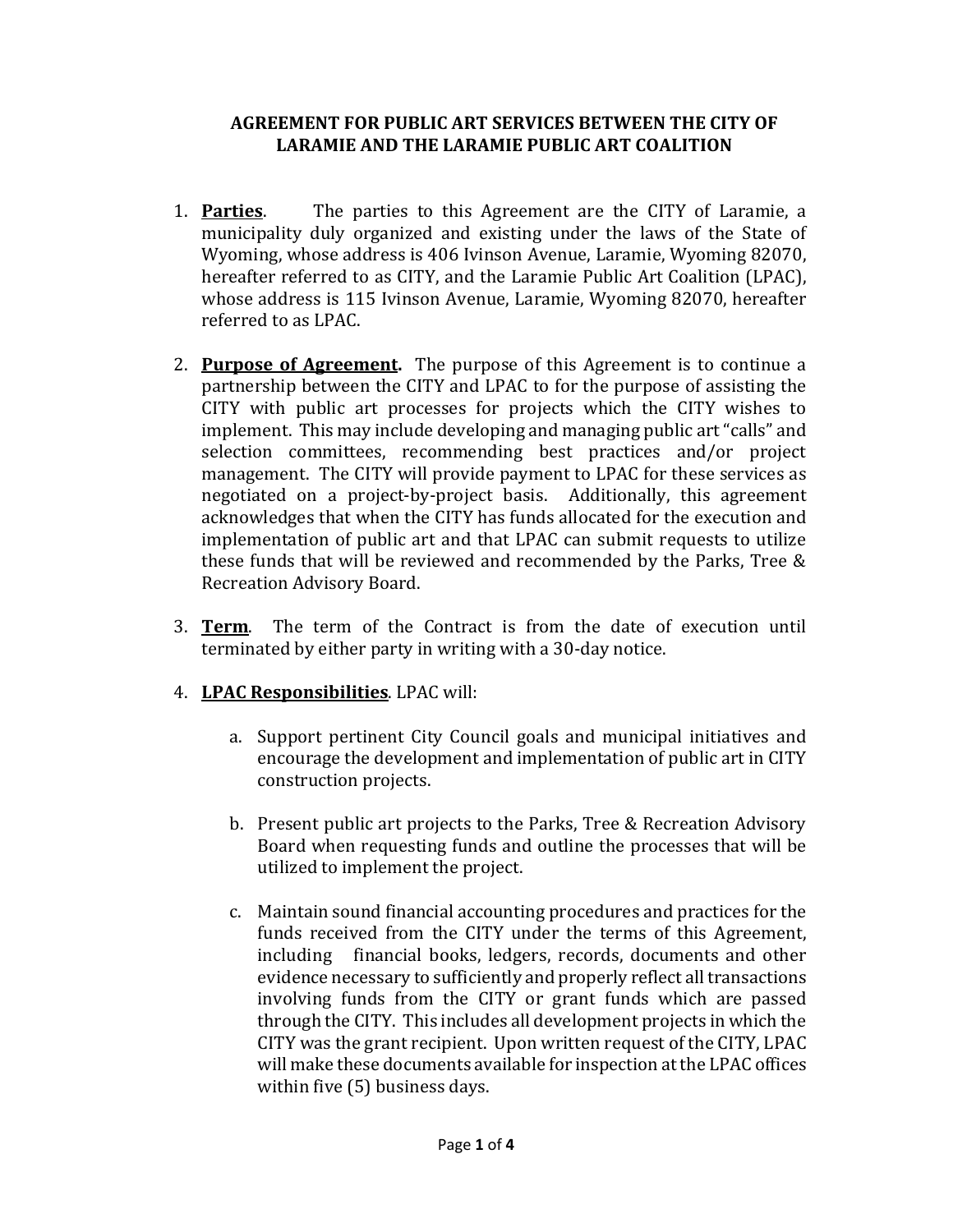- d. Provide a written financial and transaction report of the sources and uses made of funds received under this Agreement. The report will be provided to the City Manager and City Council on July 10 of each year for the prior year activity (i.e., the report for July 1, 2018 – June 30, 2019, will be due on July 10, 2019.) If the report is not received, payments under this or subsequent agreements may be withheld.
- e. Acknowledge, as appropriate, the City of Laramie's contribution to the Laramie Public Art Coalition and its participation in the public art projects and initiatives paid for with CITY funds in press releases, social media posts, and public forums.

## 5. **General Provisions**.

- a. Amendments.Any changes, modifications, revisions or amendments to this Agreement which are mutually agreed upon by the parties to this Agreement shall be incorporated by written instrument, executed and signed by all parties of this Agreement.
- b. Applicable Law. The construction, interpretation and enforcement of this Agreement shall be governed by the laws of the State of Wyoming. The courts of the State of Wyoming shall have jurisdiction over this Agreement and the parties, and the venue shall be in the District Court, Second Judicial District, Albany County, Wyoming.
- c. Compliance with Laws. LPAC shall keep informed of and comply with all applicable federal, state and local laws and regulations in the performance of this Agreement.
- d. Entirety of Agreement. This Agreement consisting of four (4) pages represents the entire and integrated Agreement between the parties and supersedes all prior negotiations, representations and agreements, whether written or oral.
- e. Indemnification. LPAC shall release, indemnify and hold harmless the CITY and their officers, agents, employees, successors and assigns from any cause of action, or claims or demands arising out of the LPAC's performance under this Agreement.
- f. Independent Contractor. LPAC shall function as an independent contractor for the purposes of this Agreement. LPAC shall assume sole responsibility for any debts or liabilities that may be incurred by LPAC. Nothing in this Agreement shall be interpreted as authorizing LPAC or its agents or employees to act as an agent or representative of or on behalf of the CITY or to incur any obligation of any kind on the behalf of the CITY.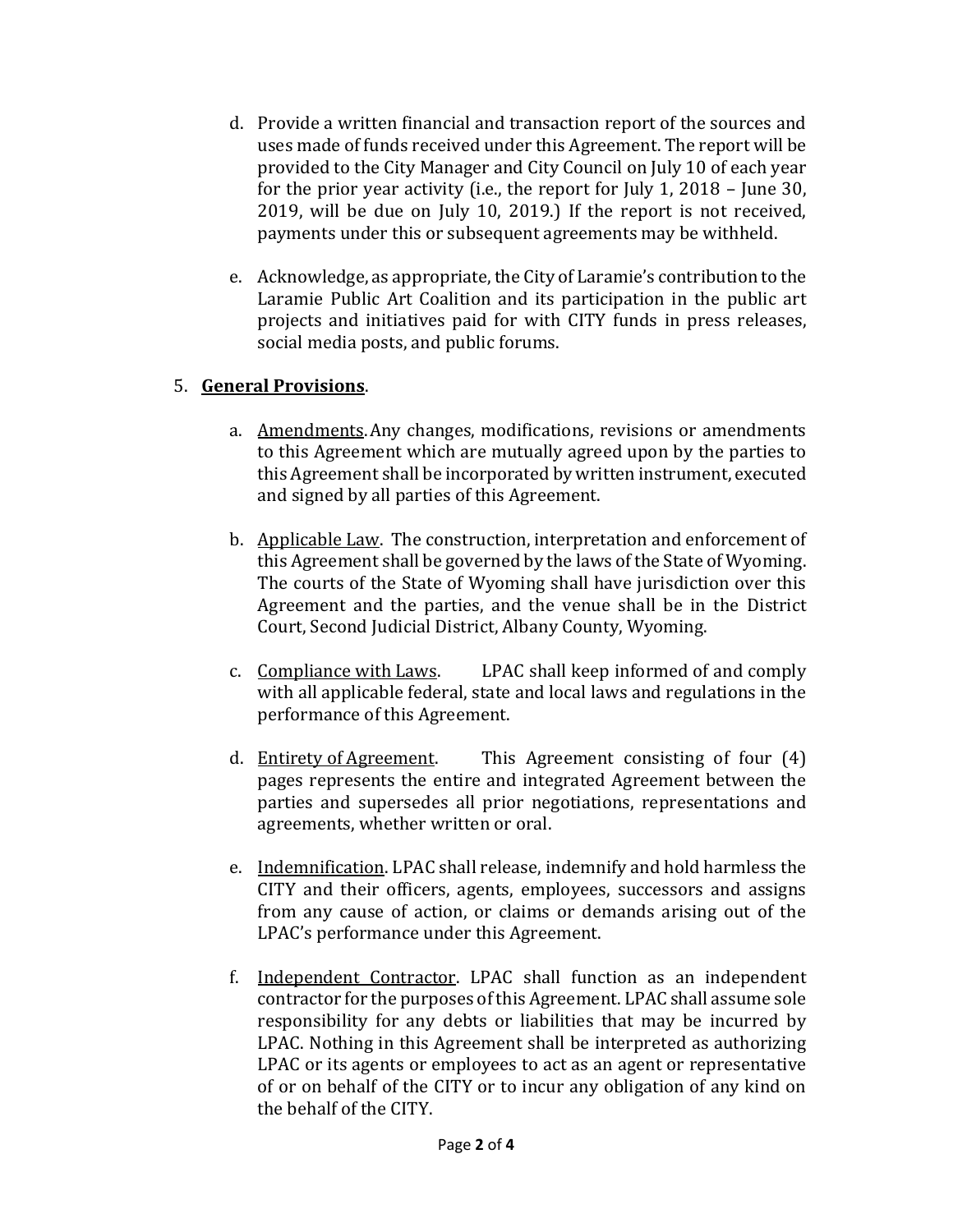- g. Notice. All notices arising out of or from the provisions of this Agreement shall be in writing and given to the parties either by regular mail or deliver in person.
- h. Nondiscrimination. LPAC shall comply with the Civil Rights Act of 1964, the Wyoming Fair Employment Practices Act, Wyo. Stat. § 27-9- 105 et seq., and the American's with Disabilities Act (ADA), 42 U.S.C. § 12101, et seq. LPAC shall assure that no person is discriminated against based on the grounds of age, sex, race, religion, national origin or disability in connection with the performance of this Agreement.
- i. Governmental Immunity. The CITY of Laramie expressly reserves the right to invoke governmental immunity for any claim arising out of this Agreement pursuant to the Wyoming Governmental Claims Act, Wyo. Stat. § 1-39-101 et seq.
- j. Termination. Upon thirty (30) day written notice and opportunity to cure, the CITY may terminate this Agreement for cause without liability in the event LPAC fails to cure any defect in performance of this Agreement. Either the CITY or LPAC may terminate this Agreement with cause upon one-hundred twenty (120) days written notice; provided however, that if LPAC terminates the Agreement prior to the expiration of the Agreement, it will return all unexpended funds.
- k. No Third-Party Beneficiaries. The parties hereto agree that this Agreement shall be applicable only to the parties themselves and shall not be deemed to be for the benefit of any person who is not a party hereto.
- l. Confidentiality Obligation. It is specifically acknowledged and agreed between the parties that there may be occasions in which LPAC receives confidential commercial and/or financial data and trade secret information from third parties or instances in which LPAC uses its own confidential commercial and/or financial data and trade secret information. All such information--whether from third parties or from LPAC or one if its' constituent entities--is hereinafter collectively referred to as "Proprietary Information." In any instance when the LPAC or any its directors, officers, employees, committees, or representatives has such Proprietary Information and such Proprietary Information is discussed with or disclosed to the CITY in any manner whatsoever, the CITY covenants and agrees that it will keep all such Proprietary Information strictly confidential and shall deny the right of inspection of such Proprietary Information pursuant to Wyo. Stat. Ann.  $\S$  16-4-203(d)(v) and/or other applicable